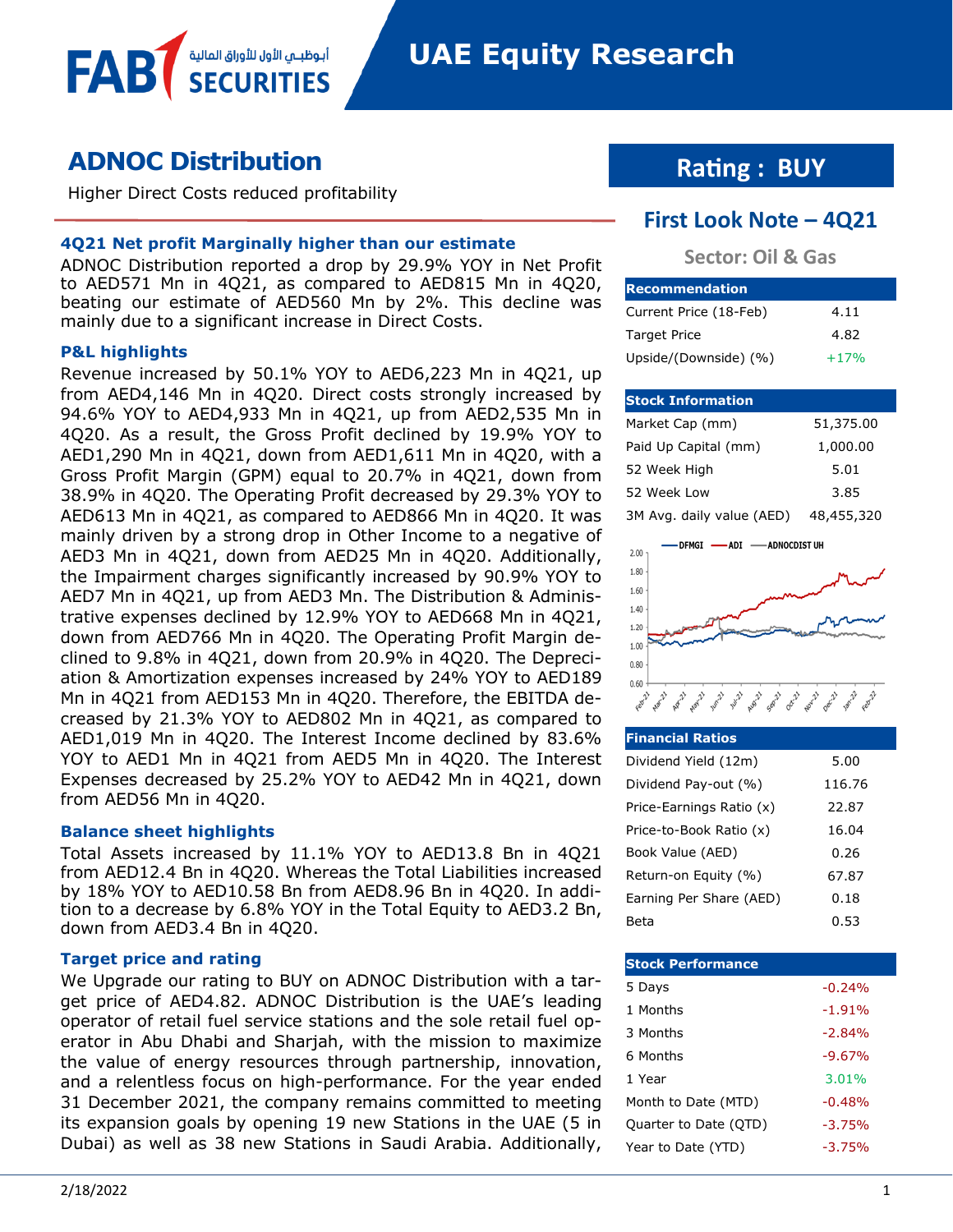## .<br>أبوظبــي الأول للأوراق المالية FAB **UAE Equity Research: Abu Dhabi National Oil Company (ADNOCDIS)– 4Q21**

there are 12 Stations under execution in Dubai. Moreover, the Company has signed new Sales agreements in the commercial business during the FY 2021, with experts of ADNOC Voyager lubricants growing to 19 countries.

ADNOC Distribution has reported a strong operating performance for the FY 2021, with an improvement in the Total fuel volumes that increased by 5.6% YOY reaching 9,139 million liters, up from 8,657 million liters in 2020, supported by the vaccine roll out and further ease in mobility restrictions. Moreover, the Retail fuel volumes have increased by 11% YOY standing at 6,384 million liters in the year ended 2021. While the commercial fuel volumes dropped by 5% YOY to 2,755 million liters, down from 5,758 million liters in 2020, driven by 13.1% YOY lower Aviation customers to 471 million liters, down from 542 million liters. The Company's Revenue has increased by 29.7% YOY to AED 20.9 Bn in 2021, compared to AED 16.1 Bn in 2020. Similarly, the Direct Costs have strongly increased by 53.5% YOY to AED 15.9 Bn, up from AED 10.3 Bn in 2020. As a result, the Gross profit declined by 12.8% YOY reaching AED 5.04 Bn at the year ended 2021, down from AED 5.78 Bn in the same period last year, with a Gross profit margin (GPM) equal to 24.1% in 2021, down from 35.8% in 2020. Furthermore, ADNOC's EBITDA has dropped by 2.7% YOY to AED 3.07 Bn, as compared to AED 3.15 Bn in 2020, mainly attributed to an increase by 7.7% YOY in the Depreciation & Amortization expenses standing at AED 638 Mn in 2021. Whereas the Underlying EBITDA excluding inventory losses/gains and one-off transactions, has also decreased by 25.4% YOY reaching AED 3.63 Bn in 2021. Meanwhile, the Non-fuel business continued to demonstrate a positive result, with the increase by 10.6% YOY in the Transactions to 34.4 million in 2021, as well as the improve by 33.2% in the Convenience stores margin. The Company's Interest Income has significantly decreased by 83.9% YOY to AED 8 Mn, up from AED 48 Mn in 2020. Interest expenses have also declined by 13% YOY to AED 185 Mn in 2021. Resultantly, ADNOC Distribution has reported a decline by 6% YOY in the Net profit to AED 2.3 Bn at the end of the year 2021, as compared to AED 2.4 Bn in 2020.

On the other hand, the Company continued showing a strong balance sheet and liquidity to pursue growth opportunities while maintaining an attractive shareholder payback. Total Assets have increased by 11% YOY to AED 13.7 Bn, up from AED 12.4 Bn in 2020. Add to that, the Company reflect a robust free cash flow generation, with a significant increase to AED 2.26 Bn in 2021. The Net debt has increased by 20% YOY to AED 3.24 Bn, up from AED 2.7 Bn in the year ended 31 December 2020, while the Net debt to EBITDA ratio stood at 1.06x at the end of 2021. Finally, ADNOC Distribution has recommended a cash dividend of AED 1.29 Bn for the second half of 2021 which is expected to be paid in April 2022, so this will bring the Total Dividend of 2021 to AED 2.57 Bn. Based on our analysis, we upgrade our rating to BUY on the stock.

| <b>ADNOC Distribution - Relative Valuation</b> |       |       |       |       |       |  |
|------------------------------------------------|-------|-------|-------|-------|-------|--|
|                                                | 2017  | 2018  | 2019  | 2020F | 2021  |  |
| PE(X)                                          | 28.54 | 24.18 | 23.90 | 21.41 | 22.83 |  |
| PB(X)                                          | 18.04 | 14.37 | 14.43 | 14.96 | 16.04 |  |
| Dividend yield (%)                             | 1.3%  | 2.8%  | 4.5%  | 4.9%  | 5.0%  |  |
|                                                |       |       |       |       |       |  |

*FABS estimate and Co data*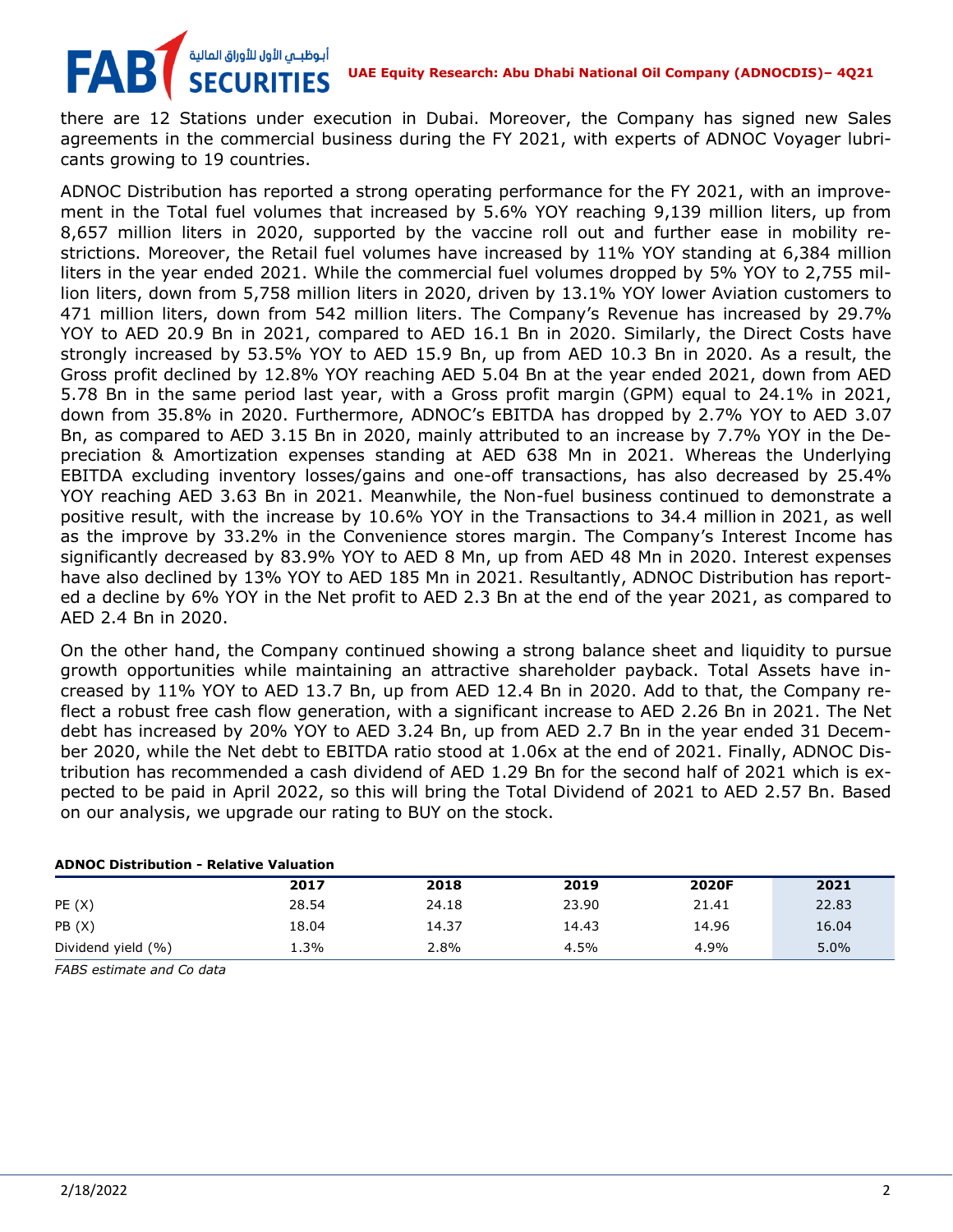# **UAE Equity Research: Abu Dhabi National Oil Company (ADNOCDIS)– 4Q21 FAB**

### **ADNOC Distribution - P&L**

| AED mm                       | 4Q20     | 3Q21     | 4Q21     | 4021F    | Var.      | YOY Ch    | QOQ Ch    | 2020      | 2021      | Change   |
|------------------------------|----------|----------|----------|----------|-----------|-----------|-----------|-----------|-----------|----------|
| Revenue                      | 4,146    | 5,398    | 6,223    | 5,695    | $9.3\%$   | 50.1%     | 15.3%     | 16,132    | 20,921    | 29.7%    |
| Direct costs                 | $-2,535$ | $-4,195$ | $-4,933$ | $-4,425$ | 11.5%     | 94.6%     | 17.6%     | $-10,349$ | $-15.881$ | 53.5%    |
| <b>Gross profit</b>          | 1,611    | 1,203    | 1,290    | 1,269    | 1.6%      | $-19.9%$  | 7.2%      | 5,783     | 5,040     | $-12.8%$ |
| Other income                 | 25       | 14       | $-3$     | 36       | <b>NM</b> | <b>NM</b> | <b>NM</b> | 114       | 72        | $-36.4%$ |
| Distribution & admin. Exp.   | $-766$   | $-632$   | $-668$   | $-686$   | $-2.7%$   | $-12.9%$  | 5.7%      | $-3,069$  | $-2,649$  | $-13.7%$ |
| Impairment & others Expenses | -3       | $-5$     | $-7$     | $-16$    | $-58.7%$  | 90.9%     | 19.8%     | $-267$    | $-35$     | $-87.0%$ |
| <b>Operating profit</b>      | 866      | 580      | 613      | 604      | 1.5%      | $-29.3%$  | 5.6%      | 2,560     | 2,429     | $-5.1%$  |
| Depreciation & Amortization  | 153      | 157      | 189      | 150      | 26.2%     | 24.0%     | 20.8%     | 592       | 638       | 7.7%     |
| <b>EBITDA</b>                | 1,019    | 737      | 802      | 754      | 6.4%      | $-21.3%$  | 8.8%      | 3,152     | 3,067     | $-2.7%$  |
| Interest income              | 5        | $-1$     | 1        | 4        | $-80.7%$  | $-83.6%$  | <b>NM</b> | 48        | 8         | $-83.9%$ |
| Interest expenses            | -56      | -50      | $-42$    | $-48$    | $-12.3%$  | $-25.2%$  | $-16.4%$  | $-212$    | $-185$    | $-13.0%$ |
| <b>Net profit</b>            | 815      | 529      | 571      | 560      | 2.0%      | $-29.9%$  | 8.0%      | 2,396     | 2,252     | $-6.0%$  |

*FABS estimate & Co Data*

### **ADNOC-Margins**

| AED mm            | 4020  | 3021  | 4021  | YOY Ch   | 000 Ch | 2020  | 2021  | YOY Ch.  |
|-------------------|-------|-------|-------|----------|--------|-------|-------|----------|
| <b>GPM</b>        | 38.9% | 22.3% | 20.7% | $-1.813$ | $-156$ | 35.8% | 24.1% | $-1,176$ |
| <b>OPM</b>        | 20.9% | 10.7% | 9.8%  | $-1.105$ | -90    | 15.9% | 11.6% | $-426$   |
| Net Profit margin | 19.7% | 9.8%  | 9.2%  | $-1.047$ | -62    | 14.9% | 10.8% | -409     |

*FABS estimate & Co Data*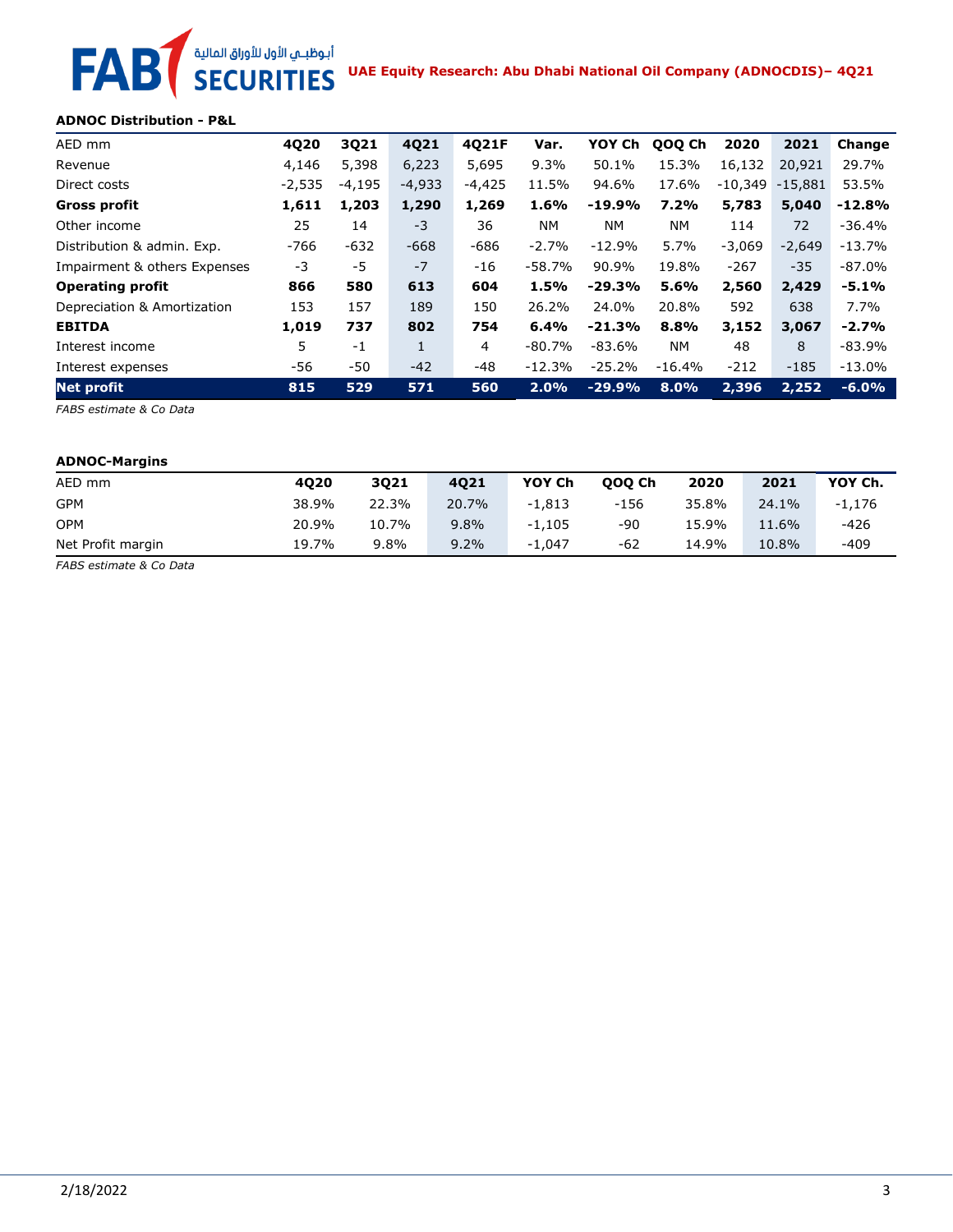### **Research Rating Methodology:**

| Rating            | Upside/Downside potential    |  |  |
|-------------------|------------------------------|--|--|
| <b>BUY</b>        | Higher than $+15%$           |  |  |
| <b>ACCUMULATE</b> | Between $+10\%$ to $+15\%$   |  |  |
| <b>HOLD</b>       | Lower than $+10\%$ to $-5\%$ |  |  |
| <b>REDUCE</b>     | Between -5% to -15%          |  |  |
| <b>SELL</b>       | Lower than $-15%$            |  |  |

### **FAB Securities Contacts:**

| +971-2-6161629                     | ahmad.banihani@Bankfab.com |
|------------------------------------|----------------------------|
|                                    |                            |
|                                    |                            |
| +971-2-6161700/1<br>+971-2-6161777 | Online Trading Link        |
| +971-4-4245765<br>+971-2-6161703   |                            |
|                                    |                            |

### **DISCLAIMER**

This report has been prepared by FAB Securities (FABS), which is authorised by the UAE Securities and Commodities Authority, licensing registration number 604002, and is a member of the Abu Dhabi Securities Exchange and Dubai Financial Market. The information, opinions and materials contained in this report are provided for information purposes only and are not to be used, construed, or considered as an offer or the solicitation of an offer or recommendation to sell or to buy or to subscribe for any investment security or other financial instrument. The information, opinions and material in this report have been obtained and derived from publicly available information and other sources considered reliable without being independently verified for their accuracy or completeness. FABS gives no representation or warranty, express or implied, as to the accuracy and completeness of information and opinions expressed in this report. Opinions expressed are current as of the original publication date appearing on the report only and the information, including the opinions contained herein, are subject to change without notice. FABS is under no obligation to update this report. The investments referred to in this report might not be suitable for all recipients. Recipients should not base their investment decisions on this report and should make their own investigations, and obtain independent advice, as appropriate. Any loss or other consequences arising from the uses of material contained in this report shall be the sole and exclusive responsibility of the recipient and FABS accepts no liability for any such loss or consequence. The value of any investment could fall as well as rise and the investor may receive less than the original amount invested. Some investments mentioned in this report might not be liquid investments, which could be difficult to realise in cash. Some investments discussed in this report could be characterised by high level of volatility, which might result in loss. FABS owns the intellectual property rights and any other material contained in this report. No part of this report may be reproduced, utilised or modified in any form either in whole or in part or by any electronic, mechanical or other means, now known or hereafter invented, including photocopying and recording, or stored in any retrieval system without the prior consent of FABS in writing. While utmost care has been taken to ensure that the information provided is accurate and correct, neither FABS, nor its employees shall, in any way, be responsible for the contents. By accepting this document, the recipient agrees he/she has read the above disclaimer and to be bound by the foregoing limitations/ restrictions.